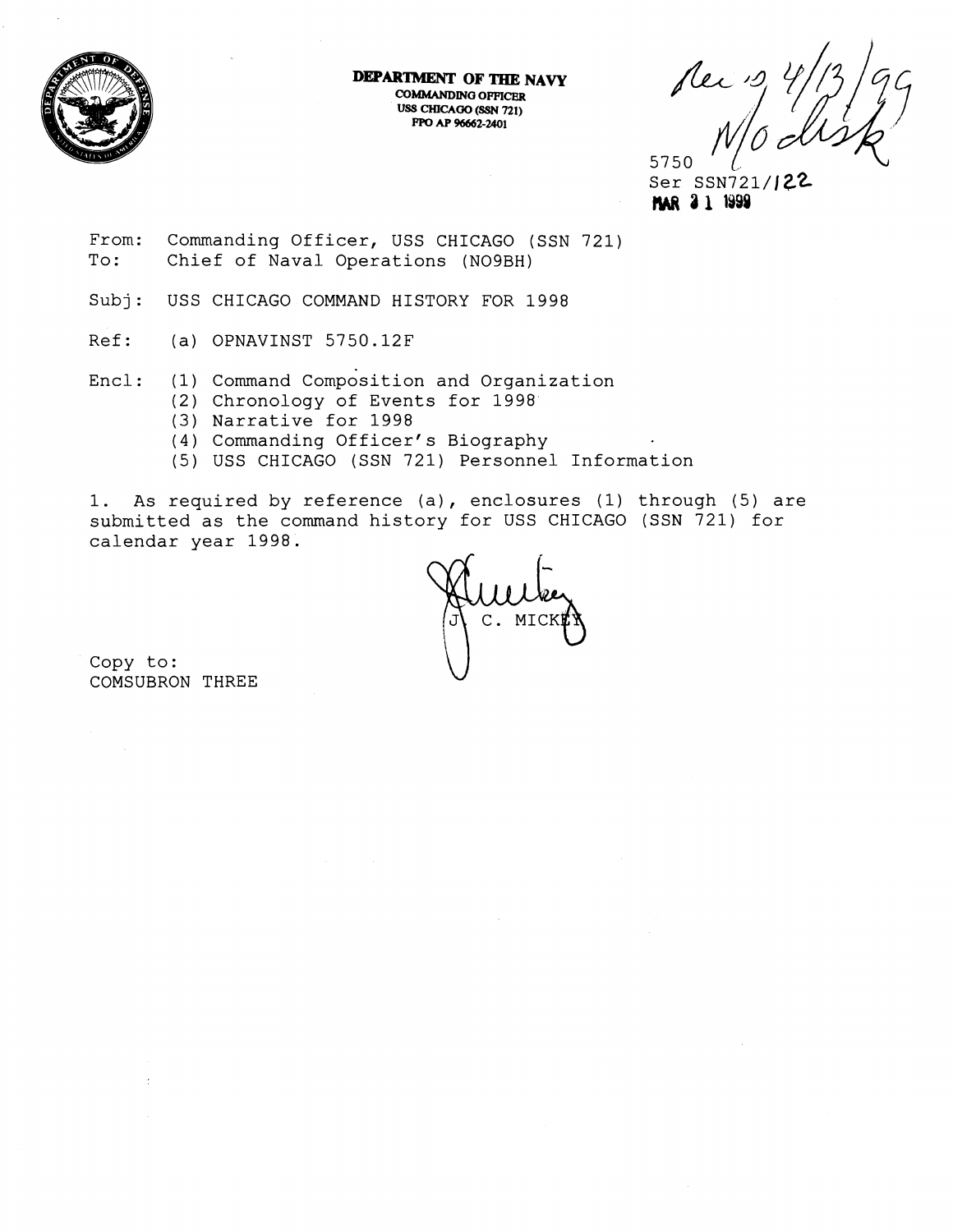## COMMAND COMPOSITION AND ORGANIZATION

1. Mission: The USS CHICAGO is a vertical launch capable Los Angeles class nuclear fast attack submarine. The ship is capable of operations in the mission areas of undersea warfare (USW), surface warfare (SUW), strike warfare (STW), mine warfare (MIW), special warfare (SPECWAR) and intelligence gathering and surveillance.

2. Organizational Structure: Commander, Submarine Squadron THREE (ISIC) .

3. Commanding Officer: CDR John C. Mickey, USN

4. Permanent duty station: Pearl Harbor, HI

Enclosure (1)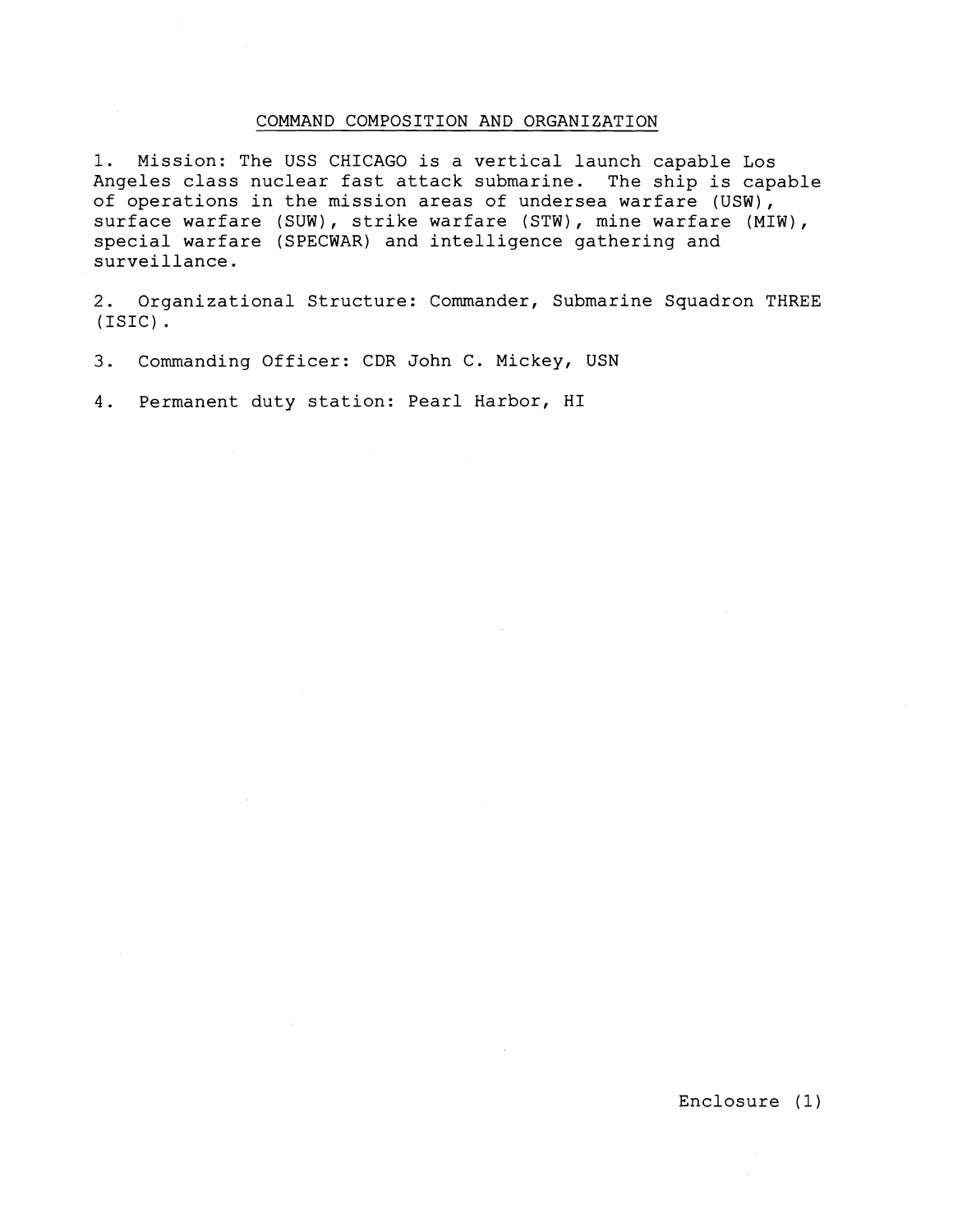## CHRONOLOGY OF EVENTS FOR 1998

|  |  | 01 JAN 98 - 04 JAN 98 |                | INPORT PEARL HARBOR, HI<br>OBSERVING HOLIDAY STAND-<br>DOWN PERIOD |
|--|--|-----------------------|----------------|--------------------------------------------------------------------|
|  |  | 05 JAN 98 - 06 JAN 98 |                | BERTH SHIFT TO WEST LOCH<br>FOR LOADING WEAPONS                    |
|  |  | 07 JAN 98 - 08 JAN 98 |                | INPORT PEARL HARBOR, HI                                            |
|  |  | 09 JAN 98 - 20 JAN 98 |                | TRANSIT TO SASEBO, JAPAN                                           |
|  |  | 21 JAN 98 - 22 JAN 98 |                | INPORT SASEBO, JAPAN                                               |
|  |  | 23 JAN 98 - 06 FEB 98 | $\sim 10^{-1}$ | TRANSIT TO CHINHAE,<br>SOUTH KOREA                                 |
|  |  | 07 FEB 98 - 08 FEB 98 |                | INPORT CHINHAE,<br>SOUTH KOREA                                     |
|  |  | 09 FEB 98 - 14 FEB 98 |                | KOREA OPS                                                          |
|  |  | 15 FEB 98 - 17 FEB 98 |                | INPORT CHINHAE,<br>SOUTH KOREA                                     |
|  |  | 18 FEB 98 - 23 FEB 98 |                | TRANSIT TO<br>YOKOSUKA, JAPAN                                      |
|  |  | 24 FEB 98 - 04 MAR 98 |                | INPORT YOKOSUKA, JAPAN<br>FOR UPKEEP                               |
|  |  | 05 MAR 98 - 08 MAR 98 |                | TRANSIT TO APRA HARBOR,<br><b>GUAM</b>                             |
|  |  | 09 MAR 98 - 14 MAR 98 |                | INPORT APRA HARBOR, GUAM                                           |
|  |  | 15 MAR 98 - 20 MAR 98 |                | UNDERWAY FOR CONEX                                                 |
|  |  | 21 MAR 98 - 21 MAR 98 |                | MOORED APRA HARBOR, GUAM                                           |
|  |  | 21 MAR 98 - 29 MAR 98 |                | TRANSIT TO<br>PEARL HARBOR, HI                                     |
|  |  | 30 MAR 98 - 12 APR 98 |                | INPORT PEARL HARBOR, HI                                            |

 $\sim$ 

Enclosure (2)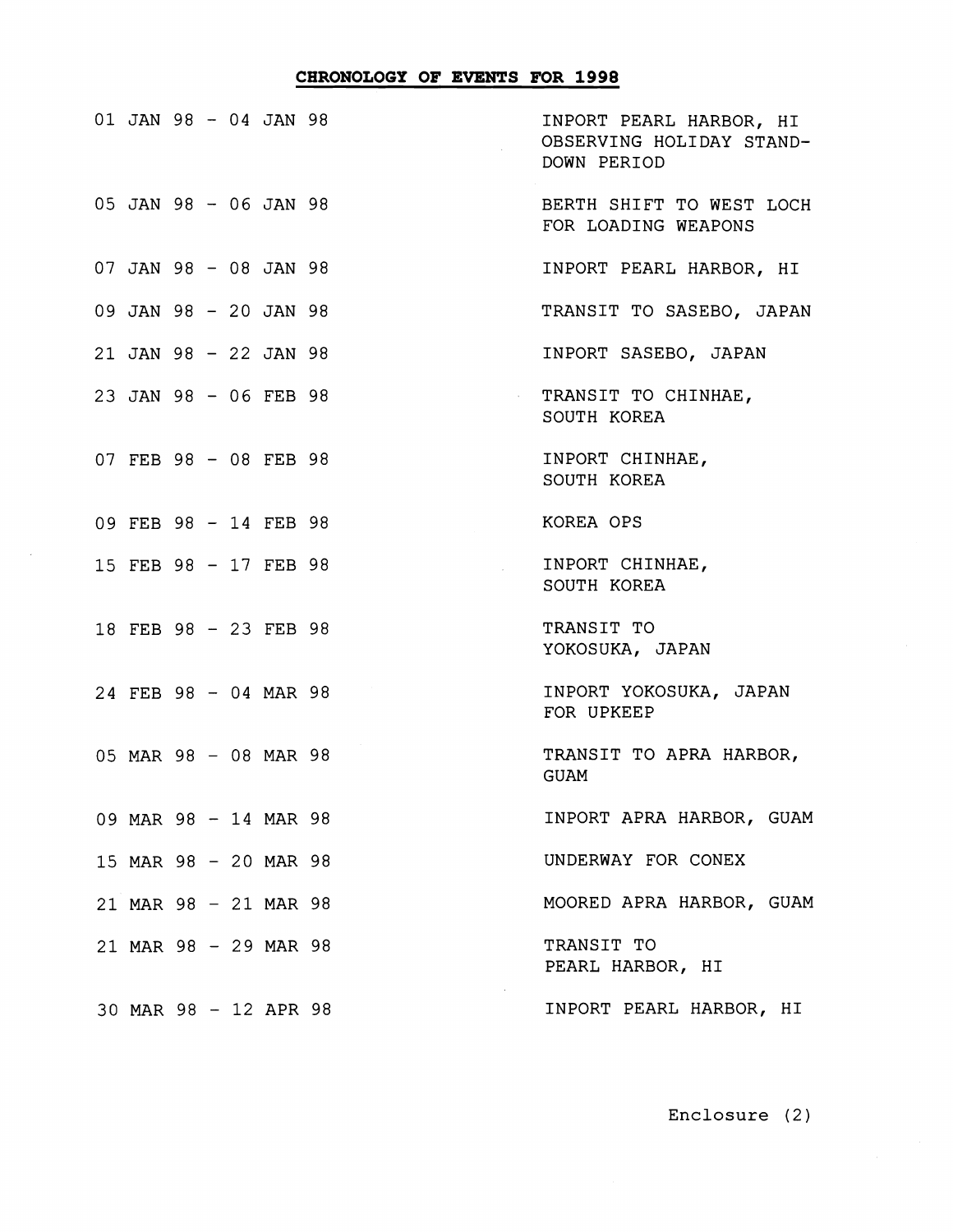|  | 13 APR 98 - 15 APR 98 |  | BERTH SHIFT TO WEST LOCH<br>FOR WEAPONS OFF-LOAD                                                  |
|--|-----------------------|--|---------------------------------------------------------------------------------------------------|
|  | 16 APR 98 - 13 MAY 98 |  | BERTH SHIFT TO B-11<br>PEARL HARBOR NAVAL<br>SHIPYARD,<br>PEARL HARBOR, HI                        |
|  | 14 MAY 98 - 31 DEC 98 |  | DRY-DOCK $#3$ ,<br>PEARL HARBOR NAVAL<br>SHIPYARD,<br>PEARL HARBOR, HI FOR<br>DEPOT MODERNIZATION |

PERIOD

 $\sim 10$ 

 $\sim 10^{-10}$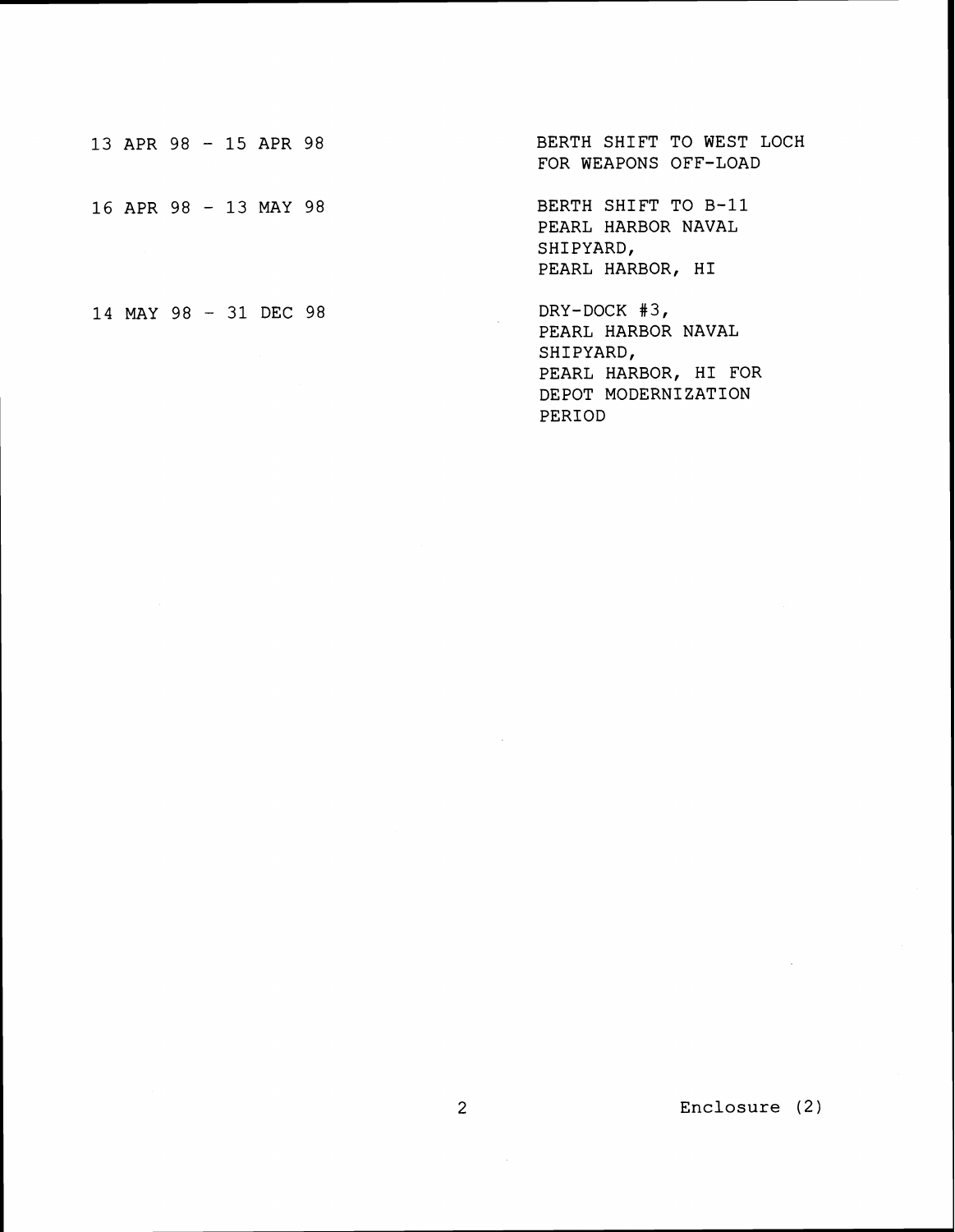## NARRATIVE

During calendar year 1998, USS CHICAGO was involved in various international exercises, training support, and maintenance preparations for the ship's planned overhaul period. Following the holiday stand down period in early January 1998, CHICAGO transited to the Western Pacific Ocean to perform a three month deployment and returned to Pearl Harbor in late March to plan for a year-long overhaul, referred to as a Depot Modernization Period (DMP). The varied tasking of the short deployment and the lengthy planning of DMP improved both the ship's tactical and maintenance proficiency.

After arriving in Sasebo, Japan, CHICAGO entered the Sea of Japan and participated in a two-week long multi-national maritime exercise involving several navies from the Pacific Rim. The coordinated exercise provided excellent opportunities to improve the ship's tactical proficiency in various warfare roles. CHICAGO stealthily operated in the high contact environment and supported many training facets of the exercise. The organization and planning of the exercise stressed international engagement and cooperation among the many nations. As the Pacific Ocean becomes the dominant international arena, annual training exercises such as these continue to grow more important to U.S. foreign policy.

After participating in joint exercises, CHICAGO returned to Sasebo, Japan and participated in annual training with submarines of the Japanese Maritime Self-Defence Force (JMSDF). CHICAGO operated with six JMSDF submarines during the JMSDF annual submarine competition, and later earned recognition as the best of all participants, an honor never bestowed upon a foreign submarine during the exercise. The exercise afforded CHICAGO a unique opportunity to train with foreign diesel submarines and discuss submarine tactics with members of a highly capable submarine force.

Following another brief return to Sasebo, CHICAGO crossed the Sea of Japan and visited Chinhae, Republic of Korea (ROK) for training and exercises with ROK Navy submarines. CHICAGO sailors enjoyed similar engagements on land and at sea with ROK Navy personnel as they had in Japan, strengthening ties made previously through other U.S. Navy visits. CHICAGO departed Chinhae for two more port calls before returning to Pearl Harbor and completing the deployment. After completing a brief, four day transit, CHICAGO entered Tokyo Bay and moored at Yokosuka, Japan for crew liberty and to perform minor scheduled repairs. With the crew refreshed and the ship repaired, CHICAGO departed for Guam to support Special Operations Force training with submarines. Working with U.S. Marine reconnaissance forces, CHICAGO hosted and trained a platoon sized unit in submarine launch and recovery while performing a simulated strike at a nearby island.

Upon arrival in Pearl Harbor in late March, CHICAGO made preparations for entering drydock in Pearl Harbor Naval Shipyard. The shallow draft of the particular drydock required special Buoyancy Assist Modules (BAMS) attached to CHICAGO'S hull to add buoyancy to the ship and reduce the ship's draft. After entering the drydock, the temporary BAMS were removed when the ship was safely on the drydock keel